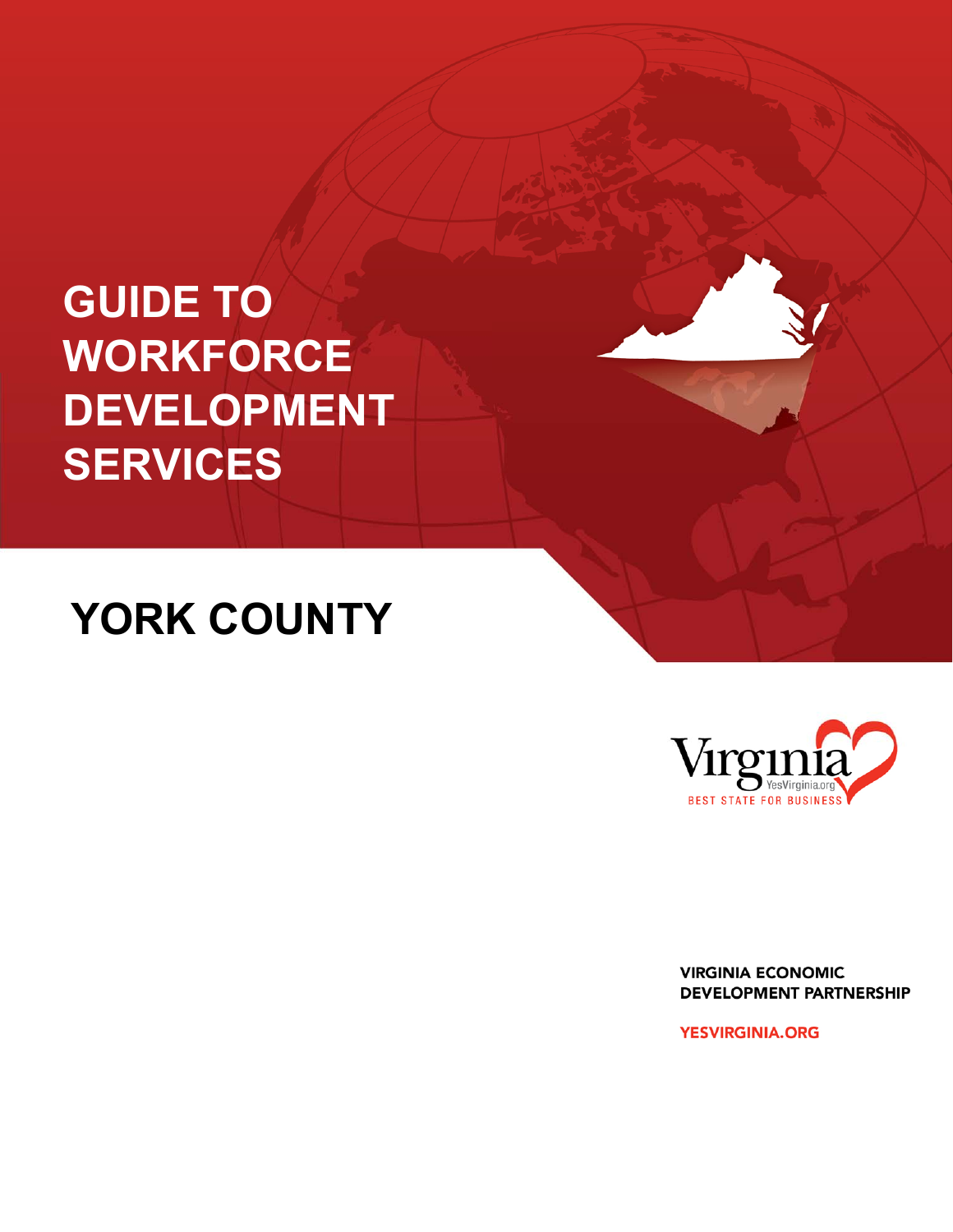## **Workforce Support: An Overview**

The Virginia Economic Development Partnership (VEDP) stands ready to work with new and expanding businesses in the Commonwealth providing quality job and career opportunities for the Commonwealth's residents. The VEDP partners with York County to support the development of the workforce for business competitiveness and individual quality of life.

In today's economy, workforce development is a critical tool for businesses. Connecting individuals to work opportunities, and providing businesses with the skilled workforce and expertise they need are keys to ensuring broad economic success. As Virginia continues to grow and diversify our economy, the demand for a steady supply of well-educated and highlyskilled workers expands with it. That is why our workforce development system is the cornerstone of our economic vibrancy and global competitiveness.

 can provide direct services like job postings, job descriptions, customized training, and York County's corporate citizens can expect the Commonwealth's workforce development services and support to be delivered through a team of agencies and programs committed to supporting the recruiting and training of an outstanding workforce. Virginia's workforce system organizational development, as well as financial support such as discounted services, in-kind services and cash incentives.

 resources, work with you to identify your workforce needs, find solutions and leverage regional direct services like job postings, job descal development, as well as financial support s<br>cash incentives.<br>this guide to orient you to the Commonwealth'<br>t division of the Virginia Economic Developm<br>ampton Roads Business Ma Please use this guide to orient you to the Commonwealth's workforce system. The Workforce Development division of the Virginia Economic Development Partnership (VEDP), and your dedicated Hampton Roads Business Manager – Toi W. Hunter - will introduce you to these resources to ensure that your workforce needs are met.

# **Contents:**

- Virginia Jobs Investment Program
- Peninsula Council for Workforce Development (Regional Workforce Development Board)
- Virginia Employment Commission
- Regional Continuing Education Resources
- Thomas Nelson Community College
- Regional Training Service Providers
- Virginia Department of Labor and Industry
- Virginia Values Veterans
- Workforce Development Funding Sources (Chart)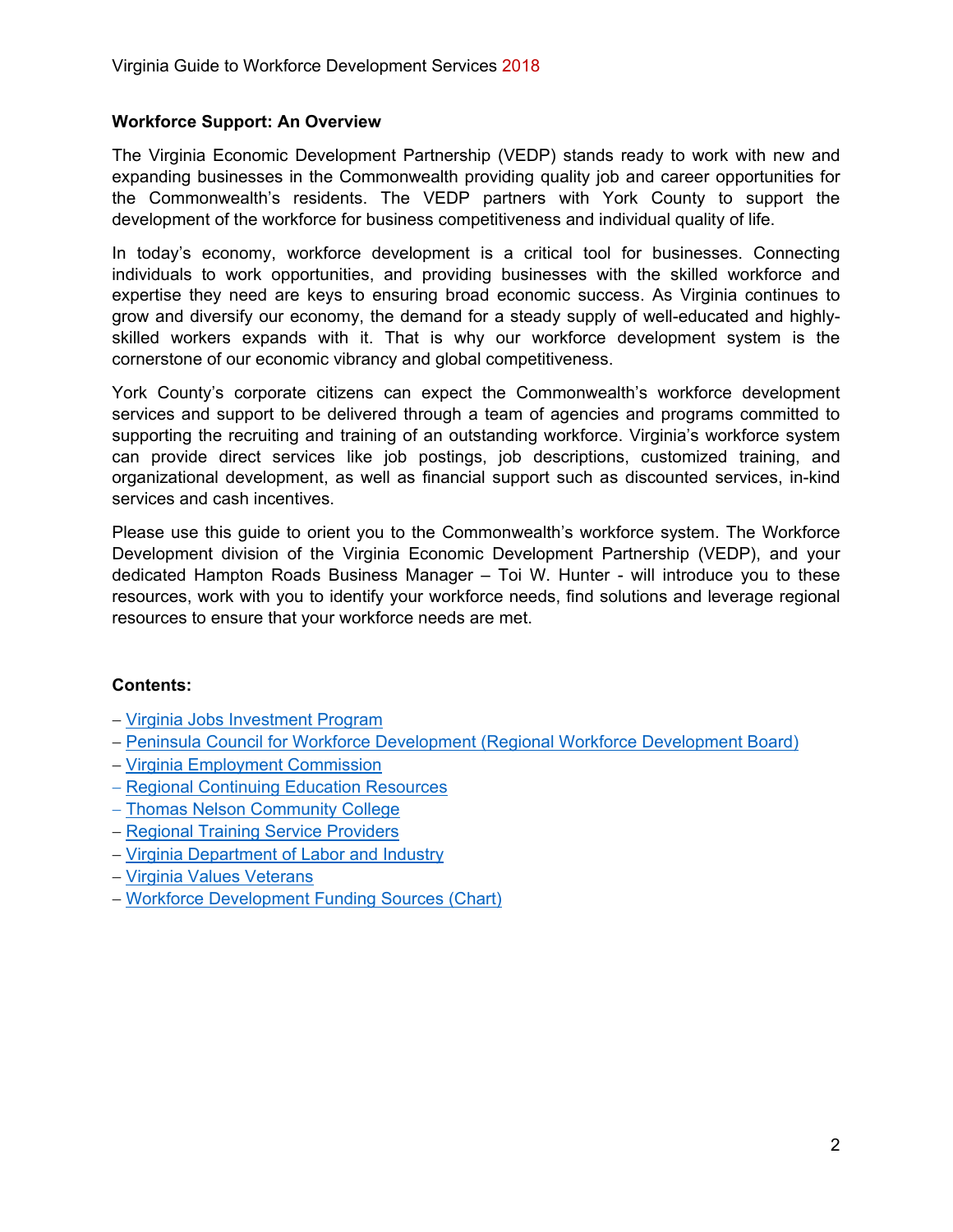## **Virginia Jobs Investment Program**

VEDP's Virginia Jobs Investment Program (VJIP) has been a part of incentive packages that have supported workforce development for new and expanding York County companies. This easy, business-friendly incentive supports businesses' workforce development needs by providing funding for each net new full-time job created in Virginia and for incumbent worker retraining needs as a result of new capital investment.

 Employment Commission office - Business Managers will convene these partners to deliver A dedicated Business Manager serves as a resource to connect human resources personnel with other state programs and resources that can be of assistance. With established relationships with several workforce partners providing a broad range of services, – such as the regional workforce development board Peninsula Council for Workforce Development, Thomas Nelson Community College, the Department of Labor and Industry, and the local Virginia solutions for the long-term support of your talent needs.

| <b>VJIP PROGRAMS AND</b><br><b>ELIGIBILITY CRITERIA</b>                                                                                                                                                                                                                                                                                                    | Virginia<br>New Jobs | <b>Small Business</b><br>New Jobs | Workforce<br>Retraining | <b>Small Business</b><br>Workforce<br>Retraining |  |  |
|------------------------------------------------------------------------------------------------------------------------------------------------------------------------------------------------------------------------------------------------------------------------------------------------------------------------------------------------------------|----------------------|-----------------------------------|-------------------------|--------------------------------------------------|--|--|
| <b>Competitiveness</b>                                                                                                                                                                                                                                                                                                                                     | <b>Yes</b>           | No                                | No.                     | <b>No</b>                                        |  |  |
| $Jobs^*$                                                                                                                                                                                                                                                                                                                                                   | 25                   | 5                                 | 10                      | 5                                                |  |  |
| <b>Capital Investment</b>                                                                                                                                                                                                                                                                                                                                  | \$1MM                | \$100,000                         | \$500,000               | \$50,000                                         |  |  |
| *All jobs must pay a minimum of \$9.79/hour, full-time (35-hours per week), and within a qualifying<br>industry (Business-to-Business Information Technology, Corporate Headquarters, Distribution<br>Centers, Manufacturing, Research and Development Facilities, Shared Service/Call Centers; at<br>least 50% of business revenue from outside Virginia) |                      |                                   |                         |                                                  |  |  |

Contact: Toi Hunter

 Business Manager, Workforce Development Division Virginia Economic Development Partnership (757) 334-1258 thunter@yesvirginia.org http://www.yesvirginia.org/AssetRich/VJIP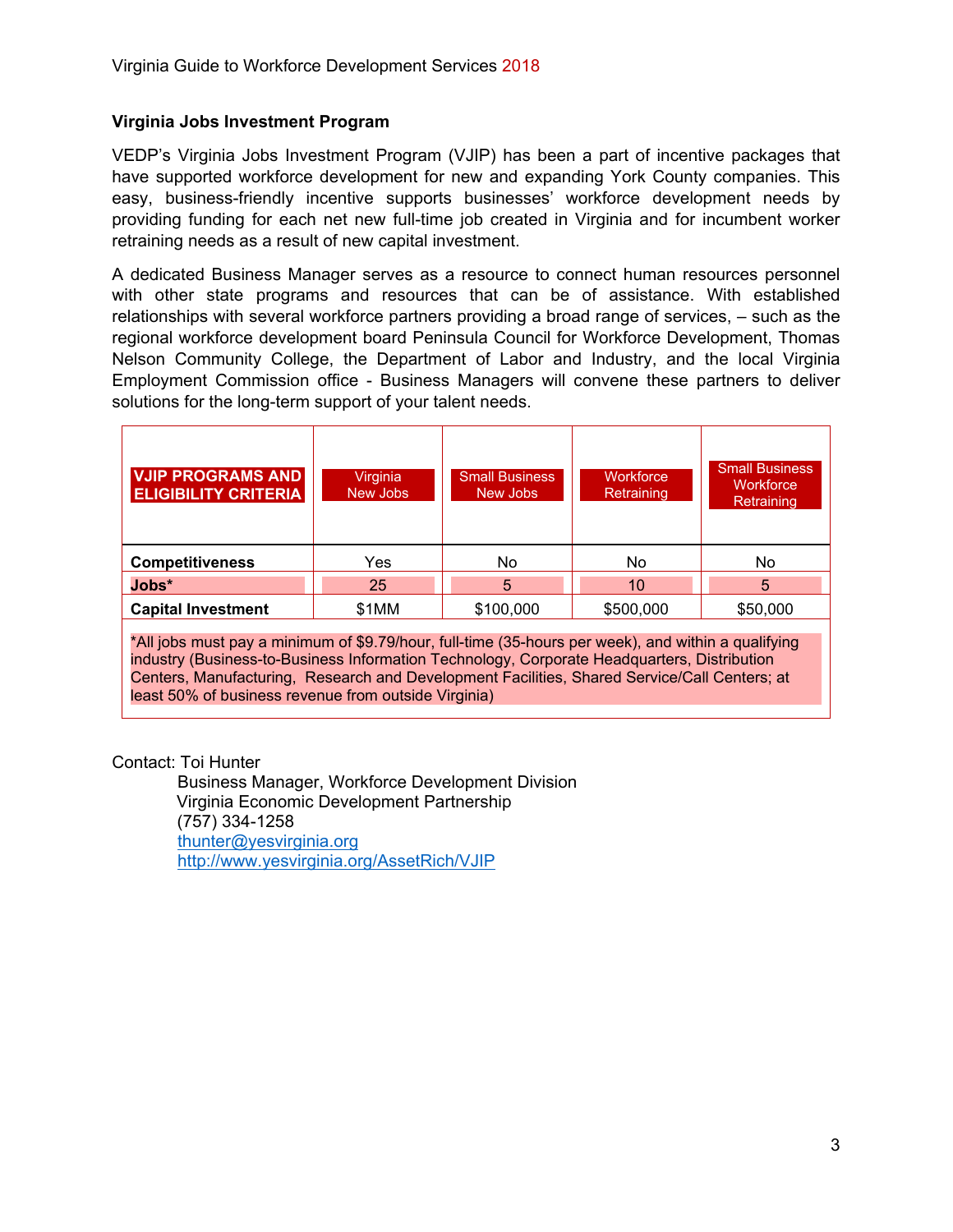## **Peninsula Council for Workforce Development**

Virginia Guide to Workforce Development Services 2018<br> **Peninsula Council for Workforce Development**<br>
The Peninsula Council for Workforce Development<br>
Development Mosares as a conduit for ratching individuals seeking emplo The Peninsula Council for Workforce Development (PCFWD), the regional Workforce Development Board, serves as a conduit for matching individuals seeking employment with businesses needing workers. PCFWD has the ability to provide detailed information on available workers, training resources and other data that allows businesses to make strategic workforce development decisions. PCFWD also oversees the local One-Stop centers, which assist job seekers in reaching their career goals. Several federal and state workforce grants are managed by the organization, allowing PCFWD to support work-based learning programs such as:

Incumbent Worker Training

 employees who need skill upgrading to retain employment, be promoted and/or be Businesses may apply for funding to cover a portion of the cost of training existing successful in their employment with the company. Allowable expenses typically include: tuition, registration, fees, and required materials; employee travel (for training); instructor fees (which could include travel and per diem); and rental of tools or equipment needed for training.

 productivity, efficiency, or wages in the worker's existing job. The training should be short-term, and the business must have a demonstrated need for the training as a way The training must be skill-based or result in a certificate or accreditation and improve to remain competitive in their industry or the economy.

• On-The-Job Training (OJT)

OJT grants are a perfect solution for when an applicant may not quite fit all the job requirements and still needs additional training to be able to do the job. A contract is put in place between the workforce development board and the company before the candidate is hired. This contract includes details such as what the new hire needs to learn, how much time it will take, and how much the board will pay for the training. The candidate is then hired, making the same wages as any other "new hire" in that position, and the company receives a portion of the employee's wages reimbursed for the duration of the training period. At the end of the OJT period, the business gets a welltrained employee, based on its needs and processes.

Contact: Lisa Zahralddin

 Assistant Vice President of Private/Public Partnership Division PCFWD (757) 826-3327 x 304 lisaz@pcfwd.org http://pcfwd.org/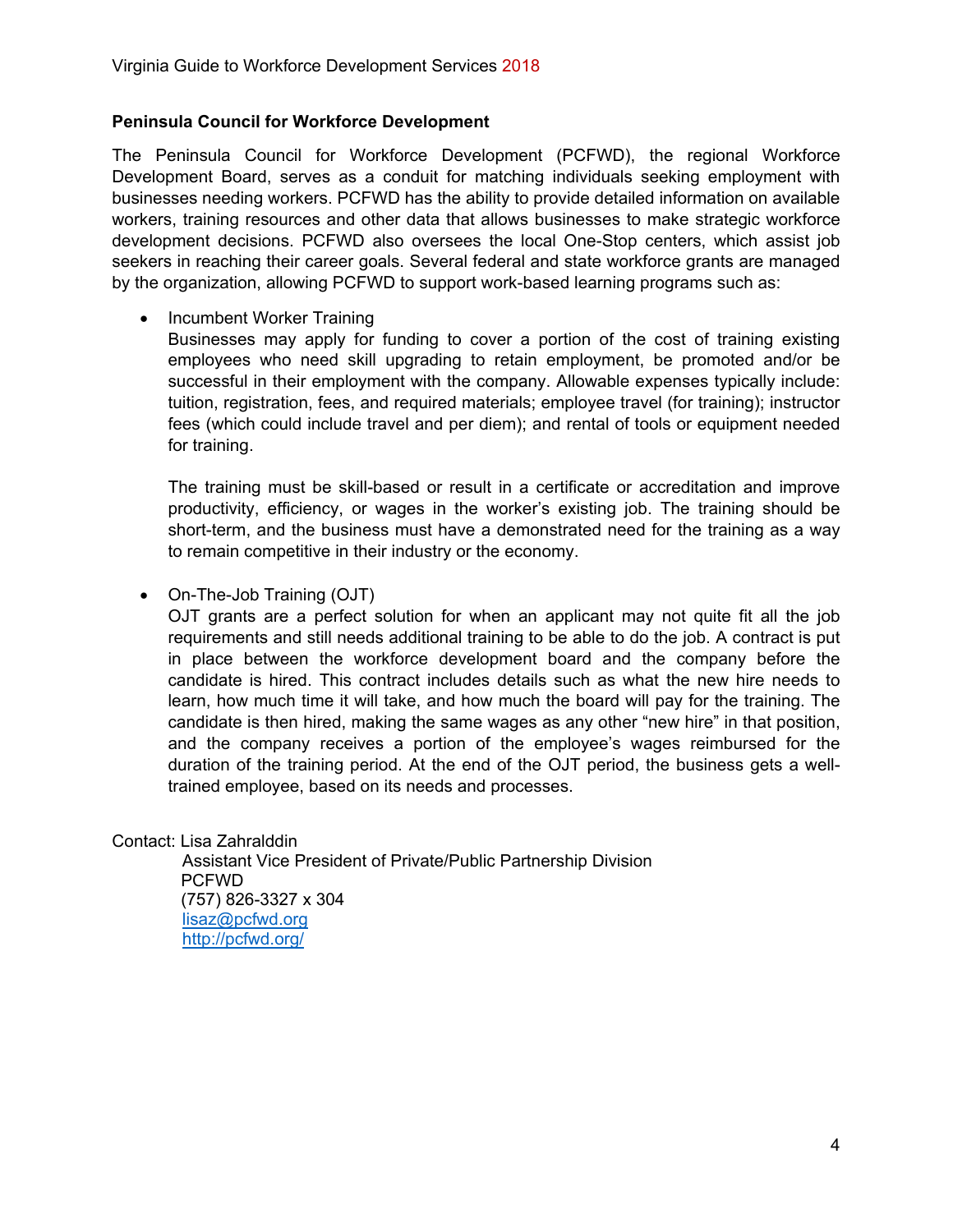# **Virginia Employment Commission (VEC)**

 through the largest workforce labor exchange in the Commonwealth, the Virginia Workforce Virginia Guide to Workforce Development Services 2018<br> **Virginia Employment Commission (VEC)**<br>
The Virginia Employment Commission's mission is to predelivering and coordinating workforce services to inclu<br>
services; tempor The Virginia Employment Commission's mission is to promote economic growth and stability by delivering and coordinating workforce services to include: policy development; job placement services; temporary income support; Labor Market Information (LMI); and transition and training services. In Job Placement Services the VEC delivers services to employers and job seekers Connection (VWC), in order to match employers' needs with qualified applicants. The VEC also administers the Trade Adjustment Assistance (TAA) Program, the Work Opportunity Tax Credit Program (WOTC), non-agricultural Alien Labor Certification Program, Migrant and Seasonal Farm Workers Program, Local Veterans Employment Representative (LVER) Program, and Disabled Veterans Outreach Program (DVOP). The Employer Advisory Committee (EAC) is sponsored by the Virginia Employment Commission (VEC) as a forum for communication between the VEC and employers. The EAC provides valuable information on a variety of topics of importance to human resource professionals, as well as an opportunity for them to provide valuable input to us concerning VEC programs and services.

## **Service Area Products and Services**

**Businesses/Employers** have access to the state's largest pool of qualified workers, job seekers and business-related services to support their workforce and economic development needs. Such services include:

- Assistance in finding qualified workers, including job listing and applicant job matching services, worker retention and other technical assistance.
- Provide and coordinate interview facilities.
- Participate in, provide information on, and provide referral to business start-up, retention, and expansion services; Information on and referral to customized training programs; and Information on labor markets, workplace accommodations, and tax credits for new hires.

**Job seekers** have universal access to services designed to prepare them for job search, job advancement, and/or career change. Veterans of military service who are seeking employment receive priority of service. Services include:

- Access to the state's largest database of job openings;
- Job, career, and skill self-assessment tools and other assessment services;
- Career, job, and labor market information;
- Resume writing software and support materials;
- Directories of human service agencies and employers;
- Information on and/or direct assistance obtaining occupational and on-the-job training and job retention assistance available throughout the system.

#### Contacts:

David.DeBose@vec.virginia.gov www.vec.virginia.gov David DeBose Local Veterans' Employment Representative VEC (757) 865-5811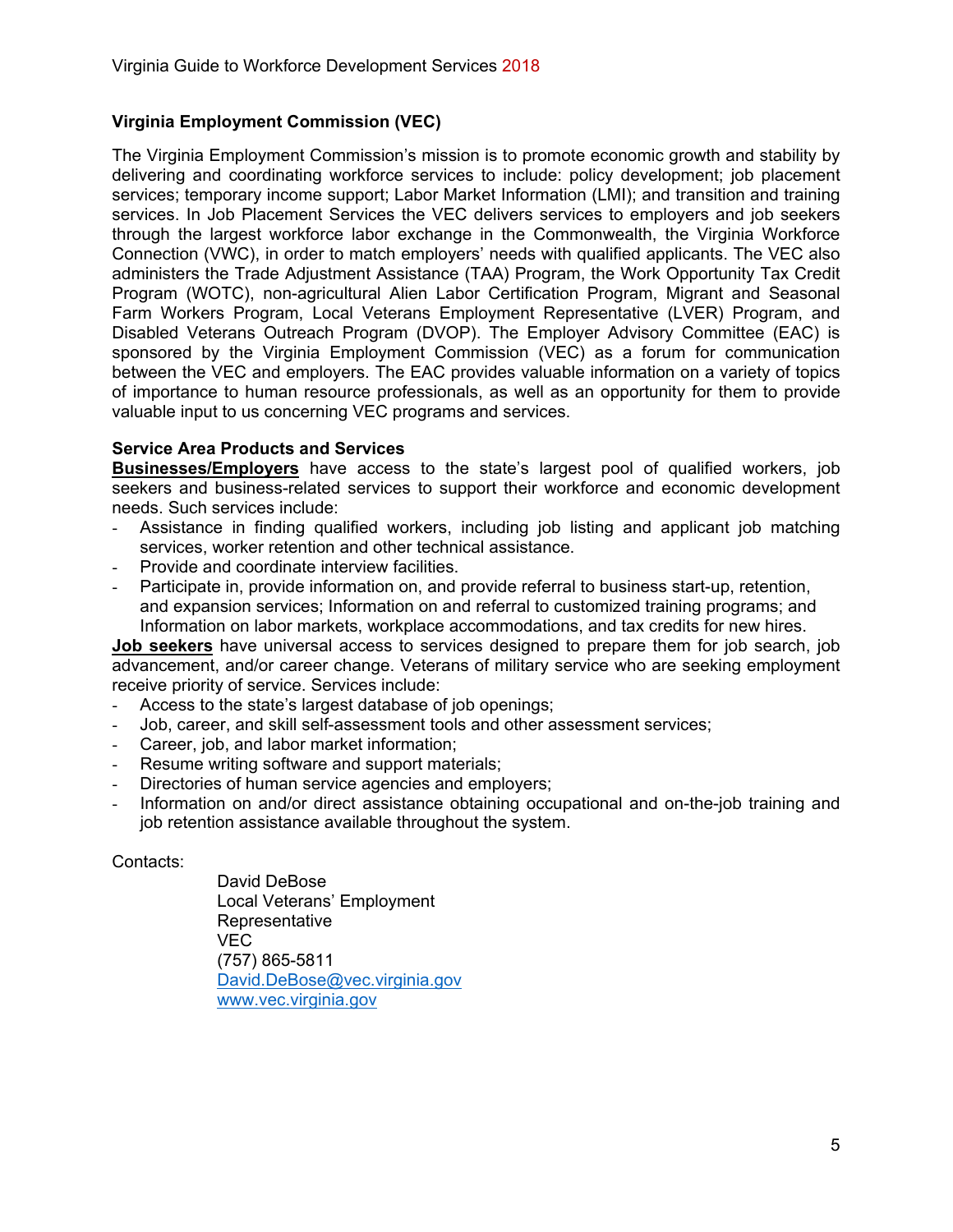## **Service Providers for Continuing Education**

 broad range of subject areas and time frames; some courses can last as short as one day. Virginia Guide to Workforce Development Services 2018<br>**Service Providers for Continuing Education**<br>Continuing education programs offer degree and non-degree career training and co<br>which can be delivered in a classroom sett Continuing education programs offer degree and non-degree career training and certificates which can be delivered in a classroom setting, online, or a the company site. Options are available for individual student-employees through open-enrollment courses or for studentemployee cohorts following an employer customized curriculum. Training topic areas cover a Popular training topics include leadership and management, finance and accounting, and project management.

Contacts: Jim Shaeffer, Dean

Clair Dorsey, Executive Director Continuing Education and Professional Development Old Dominion University (757) 453-6867 jshaeffe@odu.edu cdorsey@odu.edu https://www.odu.edu/cepd

 Alan Fiorello Academic Outreach Manager, School of Continuing Education & Professional Studies University of Virginia (757) 594-0792 apf6x@virginia.edu http://www.scps.virginia.edu/

 Lesa Hanlin Associate Director, Virginia Tech Hampton Roads Centers Virginia Tech (757) 594-7433 lesa@vt.edu http://www.cpe.vt.edu/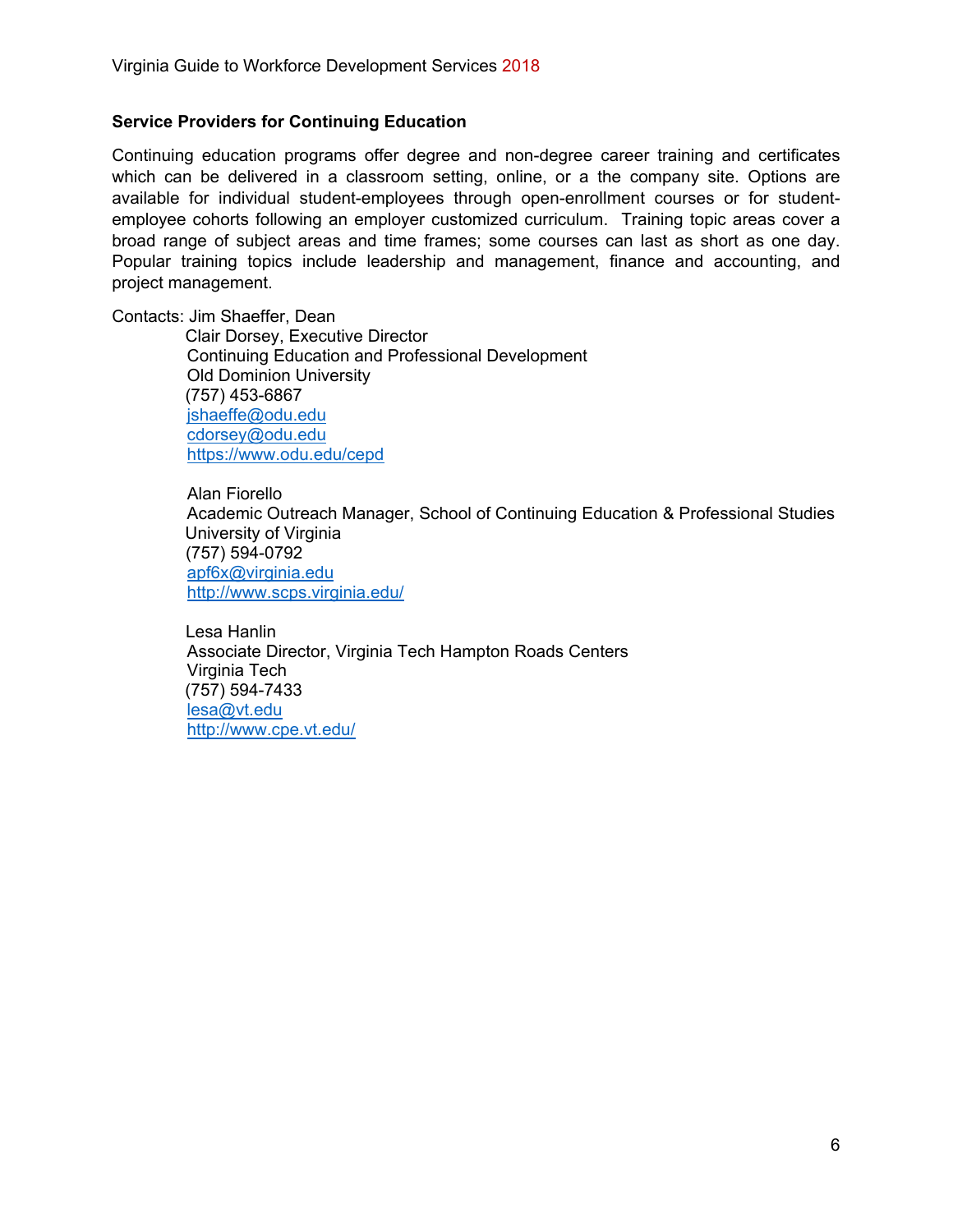## **Thomas Nelson Community College**

Thomas Nelson Community College (TNCC) has been and will continue to be a key partner in supporting the retraining, upskilling and advancement of the current workforce as well as training for future workers. From assessing current skills and knowledge, to delivering customized specific training to fill gaps, to training industry certifications, TNCC stands ready to meet corporate training needs.

**FastForward** is a short-term workforce credential program to train Virginians for top, in-demand jobs across the Commonwealth. Most programs take between six and 12 weeks and are built so students can get their education while they work. At TNCC, students can gain the skills they need quickly and affordably, while creating more opportunity for their future. Virginia businesses struggle to hire top-flight talent—especially the skilled technicians and technologists who help drive our 21st-century economy. That's why FastForward was created. FastForward Coaches at TNCC help potential students, and help businesses learn more about what our programs can do to help your company grow.

Contacts:

 manfredm@tncc.edu http://tncc.edu/workforce Michelle Manfred Director, Corporate Training Programs Thomas Nelson Community College (757) 345-2855

# **Regional Training Service Providers**

ECPI University

Founded in Norfolk, Virginia in 1966, ECPI University provides undergraduate and graduate level education and workforce development training. ECPI University is accredited by the Southern Association of Colleges and Schools Commission on Colleges (SACSCOC). ECPI University's academic offerings are organized into five colleges: College of Technology, College of Business & Criminal Justice, College of Nursing, College of Health Science, and College of Culinary Arts.

Contact: Mark Dreyfus President, ECPI University (757) 213-3502 mdreyfus@ecpi.edu www.ecpi.edu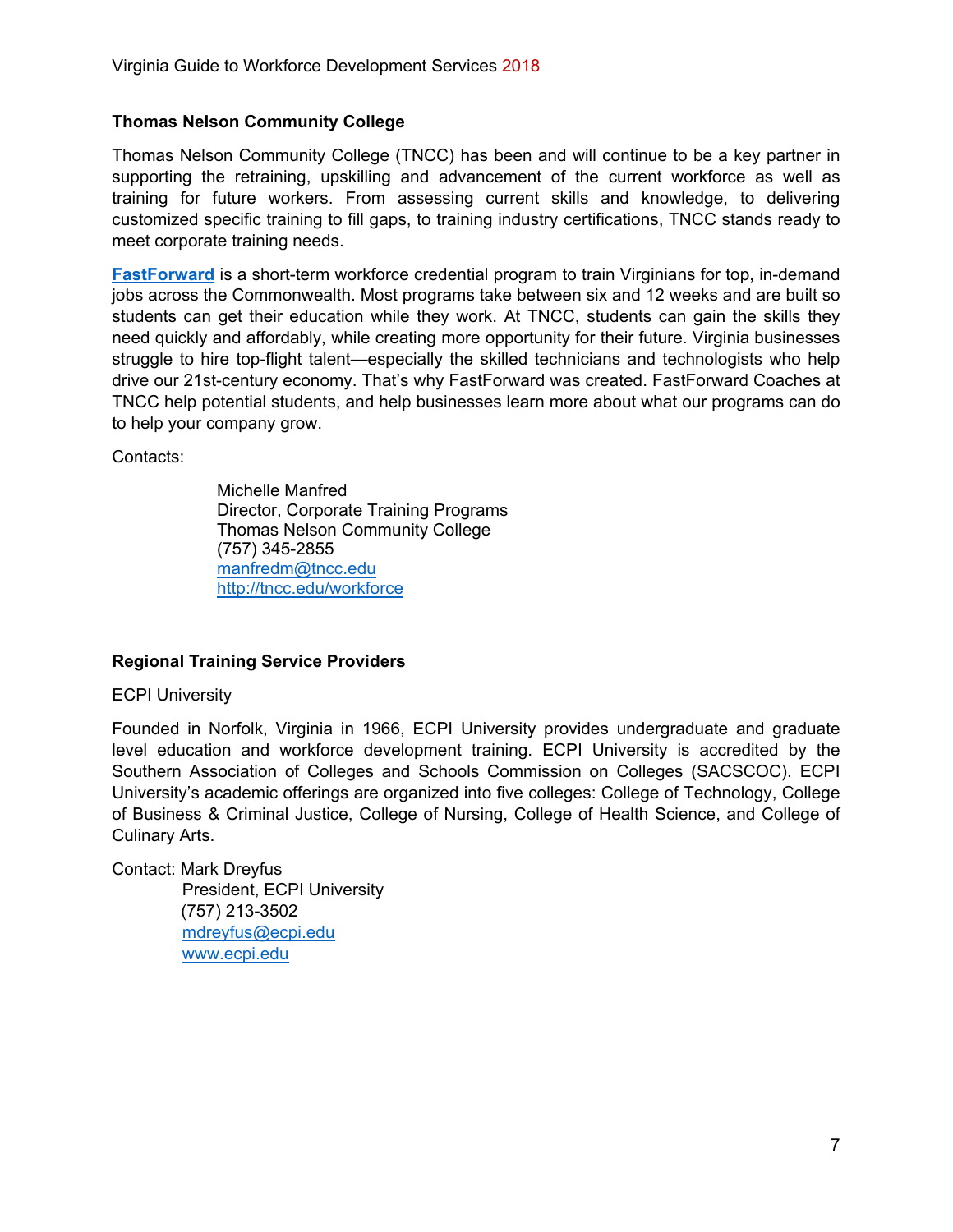## **Virginia Department of Labor and Industry (DOLI)**

 training opportunities through Registered Apprenticeships (RA). As many of York County's Virginia Guide to Workforce Development Services 2018<br>
Virginia Department of Labor and Industry (DOLI)<br>
The Virginia Department of Labor and Industry strives to mak<br>
work and conduct business through the promotion of the The Virginia Department of Labor and Industry strives to make Virginia a better place in which to work and conduct business through the promotion of the best employment practices and job major employers have experienced, RA is a formalized training system that produces highly skilled workers to meet the current demands of employers competing in a global economy, through a combination of on-the-job training and theoretical classroom instruction. Industry workforce organizations, community colleges, and other training institutions utilize RA as a proven employment and talent development strategy. DOLI consultants are available to assist employers with identifying apprenticeable occupations and establish apprenticeship programs at no cost to the employer.

 (757) 455-0891 X 144 delores.ferrell@doli.virginia.gov www.doli.virginia.gov/apprenticeship/registered\_apprenticeship.html Contact: Delores Ferrell Apprenticeship Consultant Tidewater Regional Office

## **Virginia Values Veterans (V3) Program**

The Commonwealth of Virginia has a unique opportunity to help Veterans gain career employment. The Virginia Department of Veterans Services administers the Virginia Values Veterans (V3) program which aims to educate and train employers on the best practices to recruit, hire, train and retain Veterans. The V3 program certified companies that enroll and complete the curriculum and submits an Organizational Veteran Hiring Plan. The V3 program also assists businesses in connecting with job-seeking Veterans.

V3-Certified companies (with 300 or fewer employees) may be eligible for the V3 Employer Grant which is awarded per eligible Veteran hired and retained for at least one year.

Contact:

 www.dvsv3.com/ Mark Buehlman V3 Regional Manager Hampton Roads and Southside (804) 482-8514 mark.buehlman@dvs.virginia.gov